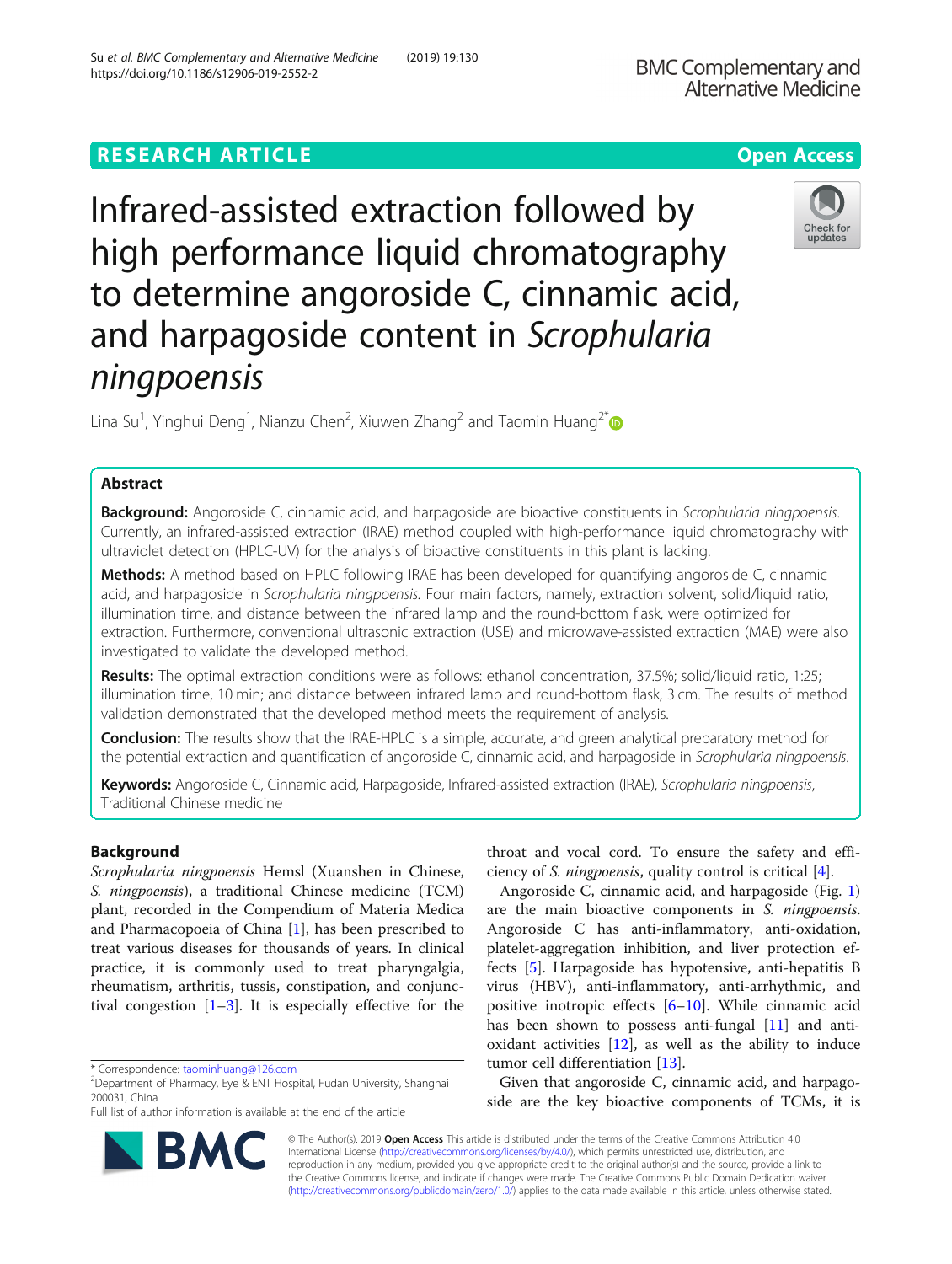

<span id="page-1-0"></span>

essential to determine angoroside C, cinnamic acid, and harpagoside abundance in TCMs. This requires the development of a simple, accurate analytical method for quantifying angoroside C, cinnamic acid, and harpagoside in *S. ningpoensis*.

Several methods, such as high performance liquid chromatography (HPLC) [\[1](#page-6-0), [10,](#page-6-0) [14](#page-6-0)–[19\]](#page-6-0) and capillary electrophoresis [[20\]](#page-6-0) have been developed for quantifying angoroside C, cinnamic acid, and harpagoside in plants, medicinal preparations, and biological samples. Prior to quantification, it is necessary to isolate and extract angoroside C, cinnamic acid, and harpagoside from TCMs. Various extraction techniques have been proposed, including Soxhlet extraction, steam distillation, hydro-distillation, and solvent extraction [[21](#page-6-0)–[25](#page-6-0)]. However, these extraction methods have limitations, such as low extraction efficiency and toxic solvent residue in the extract. Moreover, these extraction procedures are timeconsuming. New techniques exist, such as supercritical fluids, microwave, and IRAE methods, which typically consume less solvent, time, and energy.

Infrared technology is ubiquitous in everyday life. Numerous consumer goods, including food, medical devices, television, and mobile phones rely on infrared technology. Infrared light, an electromagnetic wave, has the advantages of high permeability, low energy consumption, rapid heating, and safe operation. Furthermore, it has the advantage of high extraction efficiency of analytes compared with that of the conventional techniques [\[24](#page-6-0), [26,](#page-6-0) [27](#page-6-0)]. Currently, high- performance liquid chromatography with ultraviolet detection (HPLC-UV), as an analytical method, is widely used. Thus, developing an IRAE method coupled with HPLC-UV for analyzing the bioactive constituents in S. ningpoensis is important.

In this study, IRAE followed by HPLC was developed for the quantitative analysis of angoroside C, cinnamic acid, and harpagoside in S. ningpoensis. The extraction conditions were optimized and the method was validated.

# **Methods**

# Materials and reagents

The dried roots of S. ningpoensis were purchased from the Anhui Dechang Pharmaceutical Co., Ltd. (Anhui, China) and ground to a fine powder. Angoroside C (analytical grade; lot no. 151205, purity ≥98%) (Fig. 1a) was obtained from Shanghai Kangbiao Chemicals Co., Ltd. (Shanghai, China). Cinnamic acid (analytical grade; lot no. 111730– 200,604) (Fig. 1b) and harpagoside (analytical grade, lot no. 110786–200,503) (Fig. 1c) were purchased from the National Institute for the Control of Pharmaceuticals and Biological Products (Beijing, China). Acetic acid was obtained from Revitalization of Chinese Chemical Plant (Jiangsu, China). Methanol (HPLC grade) was purchased from Merck (New Jersey, USA). Deionized water was purified using an Auto ScienceAP-01P System from Tianjin Automatic Science Instrument Co., Ltd. (Shanghai, China). The infrared lamp (275 W) was obtained from Shanghai Tour Light Electrical Appliance Co. Ltd. (Shanghai, China).

### IRAE procedure

The apparatus for IRAE, according to our previously reported method, is illustrated in Fig. 2 [\[28\]](#page-6-0). During the extraction process, the conduit for cooling water was

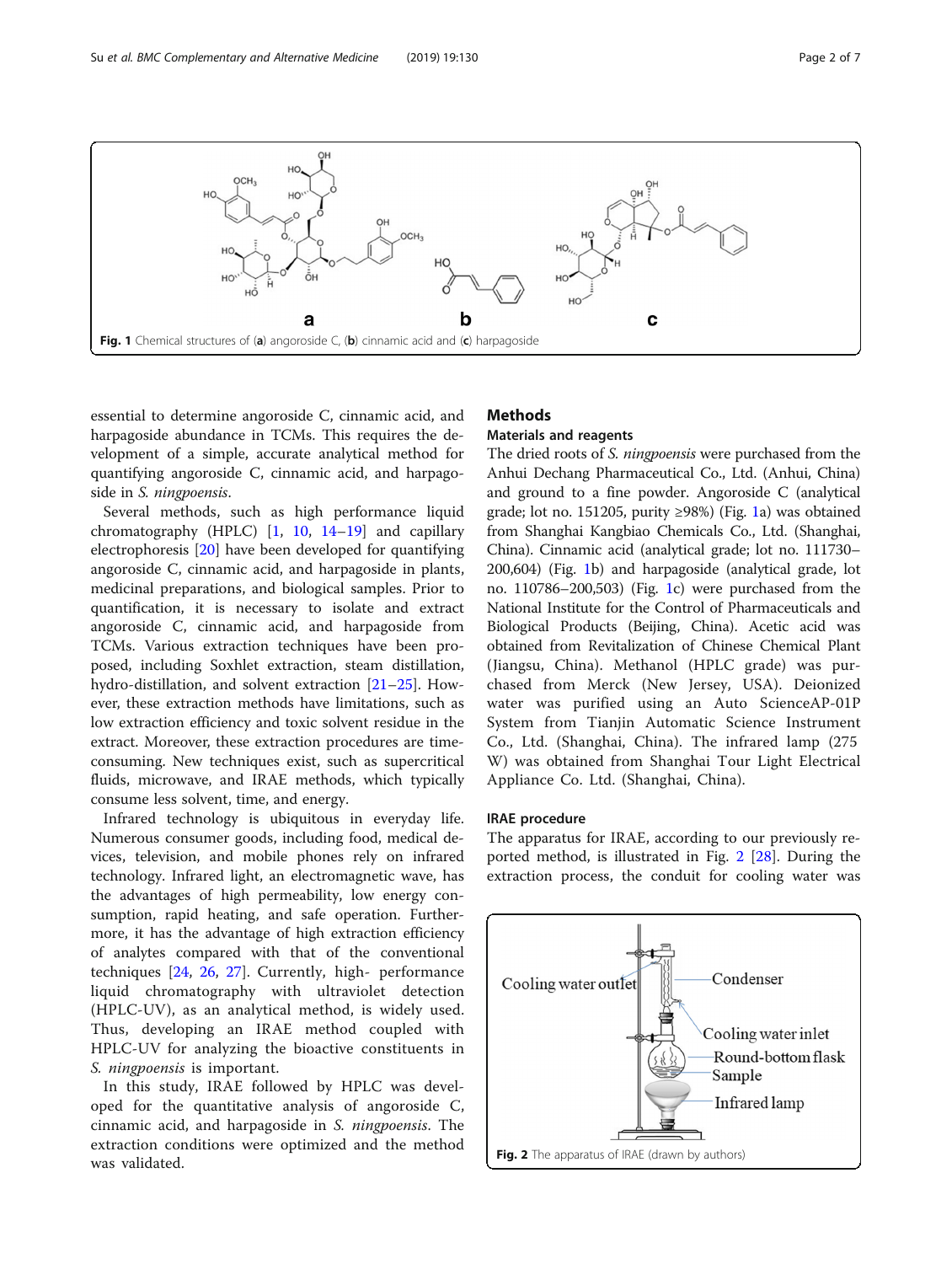connected to the condenser to prevent solvent evaporation.

One gram of S. ningpoensis dried root was accurately weighed, transferred into a 100-mL round-bottom flask containing 25 mL of 37.5% ethanol-distilled solvent, and extracted under illumination for 10 min with a distance of 3 cm. The flask was accurately weighed before and after extraction.

### MAE procedure

According to our previously reported method [[1,](#page-6-0) [28\]](#page-6-0), 1 g of S. ningpoensis dried root was placed in a 100-mL flask with 25 mL of 37.5% ethanol-distilled solvent (the optimum extraction solvent obtained using the IRAE method). The flask with the sample was placed in an MO-2270 M1 model microwave oven and heated at 400 W for 4 min. Simultaneously, a condenser with a continuous flow of cooling water was connected to condense the solvent vapor.

### USE procedure

According to our previously reported method [\[28](#page-6-0)], 1 g of S. ningpoensis dried root was transferred into a 100 mL flask containing 25 mL of 37.5% ethanol-distilled solvent (the optimum extraction solvent obtained using the IRAE method). The irradiation time was 60 min.

#### Calibration solution preparation

Stock solutions (1 mg/mL) of angoroside C, cinnamic acid, and harpagoside were prepared by dissolving them in methanol. Working standard solutions of concentrations 5, 10, 25, 50, 100, and 200 μg/mL for angoroside C and harpagoside, 2.5, 5, 12.5, 25, 50, and 100 μg/mL for cinnamic acid were prepared by diluting the respective stock solutions with methanol:water (50:50). The samples were stored at 4 °C. The calibration curves were obtained by weighted linear regression (weighing factor  $1/x$ ); the peak area was plotted versus the analyte concentration.

### HPLC analysis

An Agilent (Palo Alto, CA, USA) 1100 LC system, equipped with a G1311A Quatpump, a G1322A vacuum degasser, a G1316A Thermostatted Column Compartment, a G1314A variable wavelength UV-visible detector, and an HP 1100 series manual injector with a 20-μL fixed loop, was used for the analysis. The detector was operated at 278 nm and peak areas were integrated automatically using Hewlett–Packard ChemStation software program (Rev. A. 10. 02 [1757]).

An Agilent TC C18 column (200 mm × 4.6 mm i.d., 5 μm particle size) was used to separate the analytes. The mobile phase consisted of solvents A (0.2% acetic acid) and B (methanol). The gradient elution steps were

from 65:35 to 40:60 (A:B) over 15 min with a flow rate of 1 mL/min and column temperature of 25 °C. After each run, the column was re-equilibrated for 5 min. Peak areas were used for quantification.

### Validation of the HPLC method

To validate the method, the linearity, detection limit, repeatability, accuracy, and recovery were evaluated. The intra- and inter-day precision was determined by analyzing calibration samples during a single day and on three consecutive days, respectively. The relative standard deviation (RSD, %) was calculated based on the obtained peak area.

Solutions prepared using S. *ningpoensis* sample  $(n = 6)$ were used to analyze the reproducibility of the method. The accuracy of this method was evaluated using a recovery test. Accurate amounts of the reference compounds were transferred to S. ningpoensis sample, and then extracted and analyzed using the developed method. The recovery was calculated using the following formula: recovery  $(\%)$  = (amount found-original amount) / amount added  $\times$  100 ( $n = 6$ ).

The limit of detection (LOD) and limit of quantification (LOQ) were determined by serially diluting the standard solution to different concentrations with methanol:water (50:50). The signal-to-noise (S/N) value of LOD and LOQ was 3 and 10, respectively. Ruggedness was examined using the same batch sample  $(n = 6)$ . The stability of angoroside C, cinnamic acid, and harpagoside was investigated by periodic analysis of the same sample.

### Quantification of angoroside C, cinnamic acid, and harpagoside in S. ningpoensis

The sample was centrifuged at  $1200 \times g$  for 10 min. The supernatant was passed through a 0.45-μm filter membrane. The sample was analyzed using an HPLC system. The results of IRAE were compared with those of the MAE and USE methods.

### Results

### Optimization of IRAE parameters

### Effect of extraction solvent on the extraction efficiency of angoroside C, cinnamic acid, and harpagoside

Solutions containing different proportions (0, 12.5, 25, 37.5, 50, and 75%) of ethanol were optimized under illumination for 10 min at a solid/liquid ratio of 1:25. The extraction efficiency of angoroside C, cinnamic acid, and harpagoside increased with increase in the ethanol ratio from 0 to 37.5%, reaching a maximum at 37.5%, and then decreasing from 37.5 to 75% (Fig. [3a](#page-3-0)). Therefore, 37.5% ethanol solution was selected as the extraction solvent of angoroside C, cinnamic acid, and harpagoside in the subsequent experiment.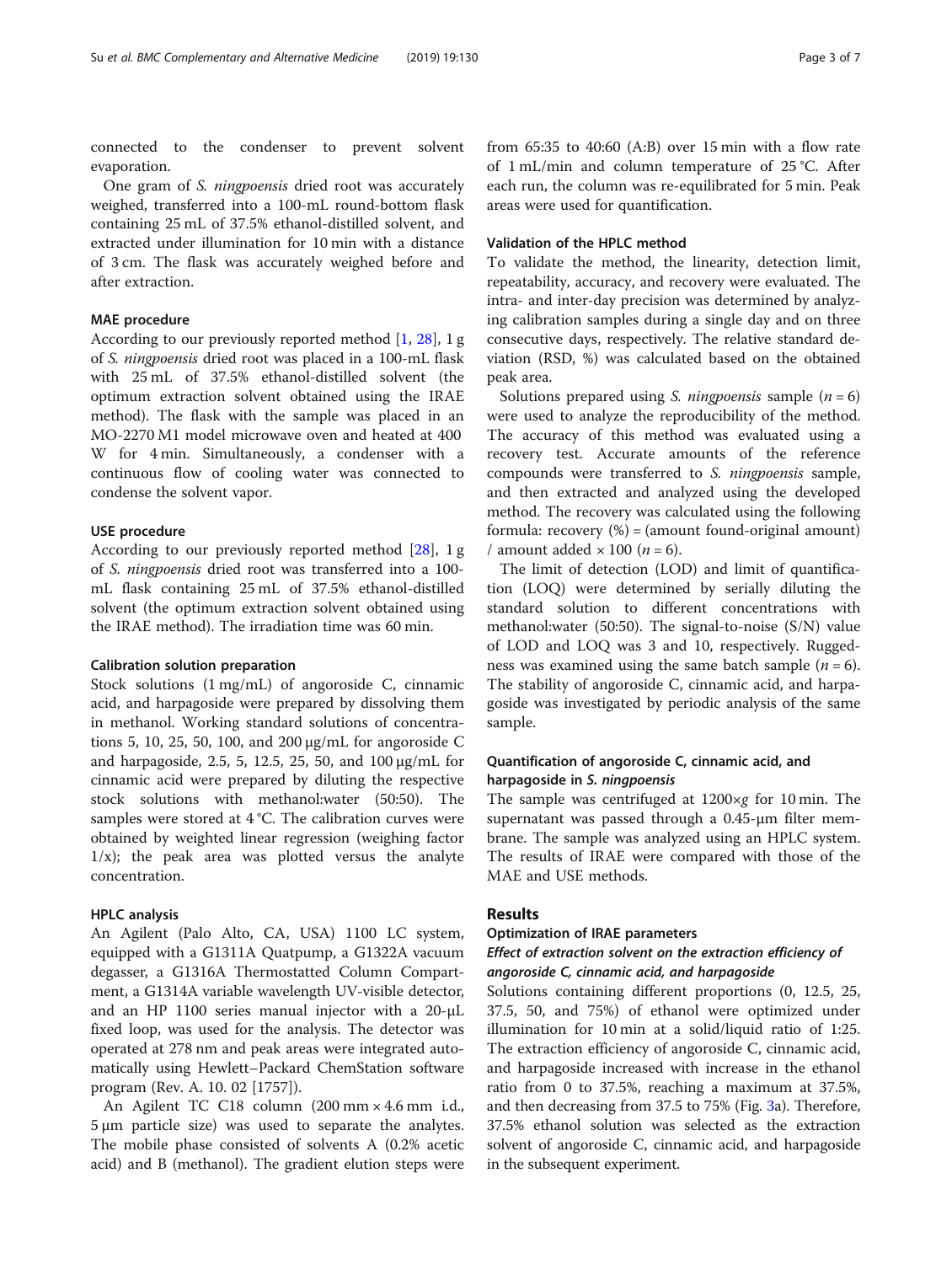<span id="page-3-0"></span>

# Effect of solid/liquid ratio on the extraction efficiency of angoroside C, cinnamic acid, and harpagoside

The solid/liquid ratios of 1:12.5, 1:25, 1:50, 1:100, and 1: 200 (amount of material in g/volume of extraction solvent in mL), were optimized with 37.5% ethanol under illumination for 10 min. The extraction efficiency of angoroside C, cinnamic acid, and harpagoside reached a maximum when the solid/liquid ratio was 1:25 (Fig. 3b). Therefore, the solid/liquid ratio of 1:25 was selected for IRAE in the subsequent analyses.

### Effect of illumination time on the extraction efficiency of angoroside C, cinnamic acid, and harpagoside

The illumination time (3, 10, 20, 60, and 120 min) was optimized with 37.5% ethanol solution, at a solid/liquid ratio of 1:25. The results showed that the extraction efficiency increased with the illumination time from 3 to 10 min, and then decreased from 10 to 120 min (Fig. 3c). Hence, the best extraction efficiency of IRAE was obtained with illumination for 10 min.

# Effect of distance between the IR lamp and the roundbottom flask

The amount of extracted angoroside C, cinnamic acid, and harpagoside decreased with distance between the IR lamp and the round-bottom flask from 5 to 10 cm. Although there were no significant differences between angoroside C and harpagoside at a distance of 3 and 5 cm in terms of yield, cinnamic acid had a better

extraction yield at 3 cm. A distance of 3 cm was chosen as the optimum distance (Fig. 3d).

### Method validation

Figure [4](#page-4-0) shows the representative chromatograms of the angoroside C, cinnamic acid, and harpagoside (equivalent to 25 <sup>μ</sup>g/mL) standards, and S. ningpoensis sample. The resolution values, symmetry, and theoretical plates of angoroside C, cinnamic acid, and harpagoside were above 3, 0.8, and 5000, respectively. The retention time of angoroside C, cinnamic acid, and harpagoside was 10.7, 13.5, and 17.9 min, respectively.

The linearity range of angoroside C, cinnamic acid, and harpagoside was 5–200 (5, 10, 25, 50, 100, and 200 μg/mL), 2.5–100 μg/mL (2.5, 5, 12.5, 25, 50, and 100 μg/mL), and 5-200 (5, 10, 25, 50, 100, and 200 μg/ mL), respectively.

The calibration curves (Additional file [1](#page-5-0): Figure S1) of angoroside C, cinnamic acid, and harpagoside were as follows:  $y = 21.86 \, x - 7.66 \, (r = 0.9998), y = 152.60 \, x + 10.41$  $(r = 0.9998)$ , and  $y = 44.99x-11.97$   $(r = 0.9997)$ , respectively (*n* = 3; *γ*: peak area; *x*: concentration,  $\mu$ g/mL).

All the RSD values of intra- and inter-day precision (Additional file [2:](#page-5-0) Figure S2, Additional file [3:](#page-5-0) Figure S3, Additional file [4:](#page-5-0) Figure S4), reproducibility, and recovery (Additional file [5](#page-5-0): Figure S5) were less than 3% (Tables [1](#page-4-0) and [2\)](#page-5-0). The LOQ (Additional file  $6$ : Figure S6) of angoroside C, cinnamic acid, and harpagoside was 2.5, 1, and 1.5  $\mu$ g/mL, respectively (S/N = 10), which were considerably lower than the concentration in S.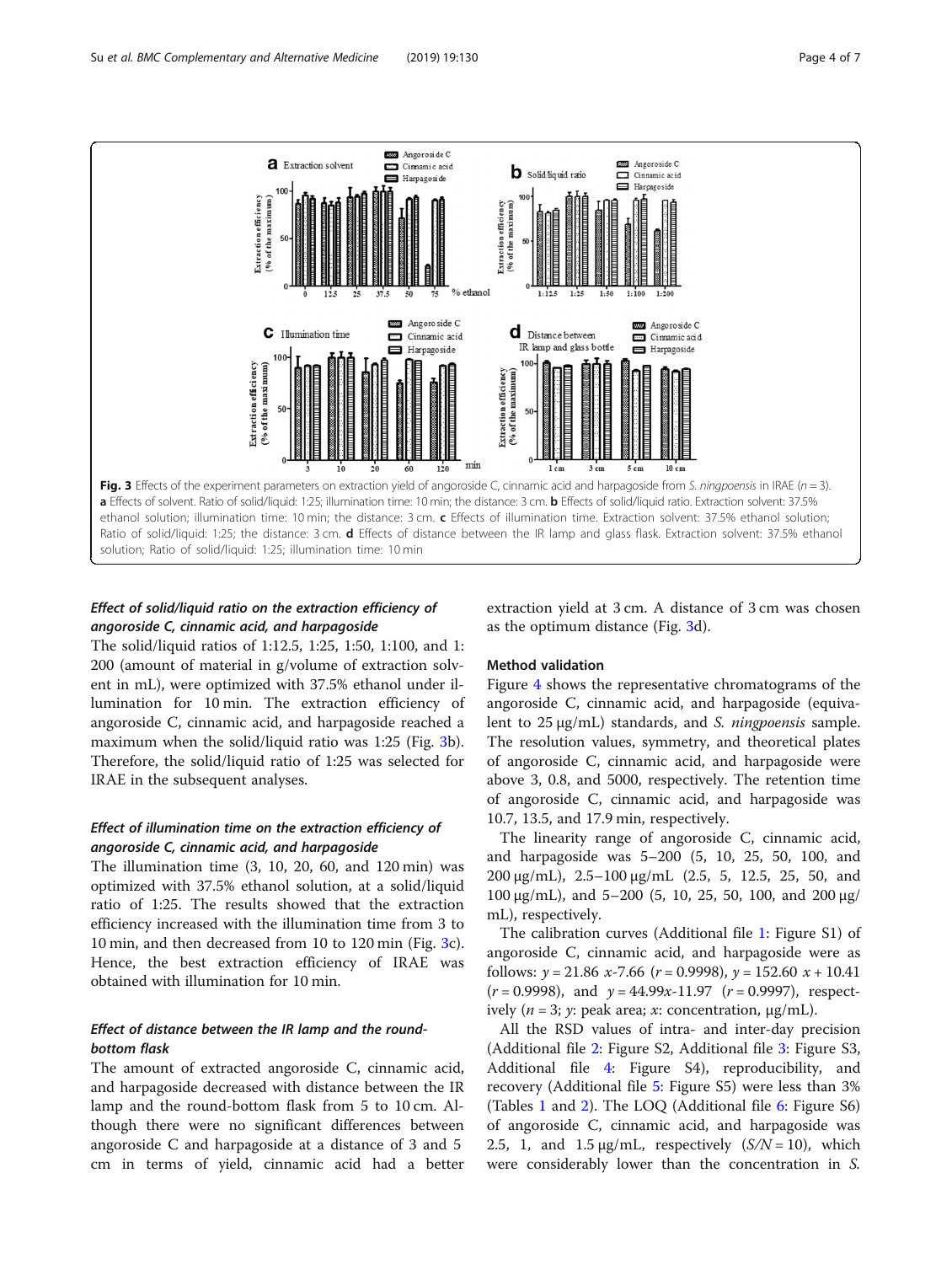<span id="page-4-0"></span>

ningpoensis. The results demonstrated that the developed method is sensitive enough to analyze angoroside C, cinnamic acid, and harpagoside in S. ningpoensis.

The stability value of angoroside C, cinnamic acid, and harpagoside was 1.29, 1.67, and 0.63%, determined by periodic analysis of the same sample (0, 2, 4, 8, and 24 h), respectively.

### Determination of angoroside C, cinnamic acid, and harpagoside in S. ningpoensis sample

Figure 4b presents the HPLC chromatogram of angoroside C, cinnamic acid, and harpagoside in S. *ningpoensis* sample obtained by IRAE under the optimal conditions. According to the calibration curves, the concentration of angoroside C, cinnamic acid, and harpagoside in S. ningpoensis was calculated, and the analytical results of IREA, MAE, and USE are listed in Table [3.](#page-5-0) There was no significant difference in the respective concentrations

Table 1 Precisions of angoroside C, cinnamic acid and harpagoside

| Concentration | Intra-day $(n = 3)$ | Inter-day               |        |                    |  |
|---------------|---------------------|-------------------------|--------|--------------------|--|
| $(\mu q/mL)$  | Found               | RSD (%)<br>Accuracy (%) |        | $(n=3)$<br>RSD (%) |  |
| Angoroside C  |                     |                         |        |                    |  |
| 5             | $5.31 \pm 0.09$     | 1.72                    | 106.16 | 1.88               |  |
| 50            | $51.37 \pm 0.76$    | 1.50                    | 102.74 | 1.69               |  |
| 200           | $203.45 \pm 1.21$   | 0.60                    | 101.72 | 0.63               |  |
| Cinnamic acid |                     |                         |        |                    |  |
| 2.5           | $2.58 + 0.04$       | 1.54                    | 103.35 | 2.29               |  |
| 25            | $26.07 \pm 0.11$    | 0.42                    | 104.27 | 1.70               |  |
| 100           | $100.32 \pm 0.65$   | 0.64                    | 100.32 | 1.16               |  |
| Harpagoside   |                     |                         |        |                    |  |
| 5             | $5.26 \pm 0.12$     | 2.31                    | 105.25 | 2.06               |  |
| 50            | $51.75 \pm 0.18$    | 0.35                    | 103.50 | 1.46               |  |
| 200           | $203.94 \pm 1.34$   | 0.66                    | 101.97 | 0.99               |  |

between the samples obtained using the IRAE and MAE methods. The concentration of angoroside C, cinnamic acid, and harpagoside in S. ningpoensis sample obtained using the proposed method was significantly higher than the respective concentrations in the samples obtained using the USE method  $(p < 0.05)$ .

### Discussion

Scrophularia ningpoensis was extracted using the IRAE method, and then cooled and centrifuged at  $1200 \times g$  for 10 min, and analyzed by HPLC. The HPLC parameters were optimized by changing the components of the mobile phase. When the mixtures of methanol/acetonitrile and water were used as the mobile phase, angoroside C, cinnamic acid, and harpagoside were not well separated. When acetic acid was added into the mobile phase, the resolution value, symmetry, and theoretical plate of angoroside C, cinnamic acid, and harpagoside were above 3, 0.8, and 5000, respectively. The optimum mobile phase was achieved with an aqueous phase (containing 0.2% acetic acid).

The conventional MAE and USE methods were also investigated to demonstrate the reliability of the proposed method. The MAE parameters were also assessed. Scrophularia ningpoensis samples were extracted at different microwave powers (200, 400, and 700 W), different solid/liquid ratio (1:12.5, 1:25, 1:50, and 1:100), and under different irradiation times (1, 2, 4, and 6 min) in 37.5% ethanol solution to determine the optimal conditions. It was found that the extraction efficiency of angoroside C, cinnamic acid, and harpagoside reached the maximum at the solid/liquid ratio of 1:25, microwave power of 400 W, and under irradiation for 4 min.

Scrophularia ningpoensis samples were extracted at different solid/liquid ratio (1:12.5, 1:25, 1:50, and 1:100) under different irradiation times (30, 60, and 90 min) in 37.5% ethanol solution with an ultrasonic power of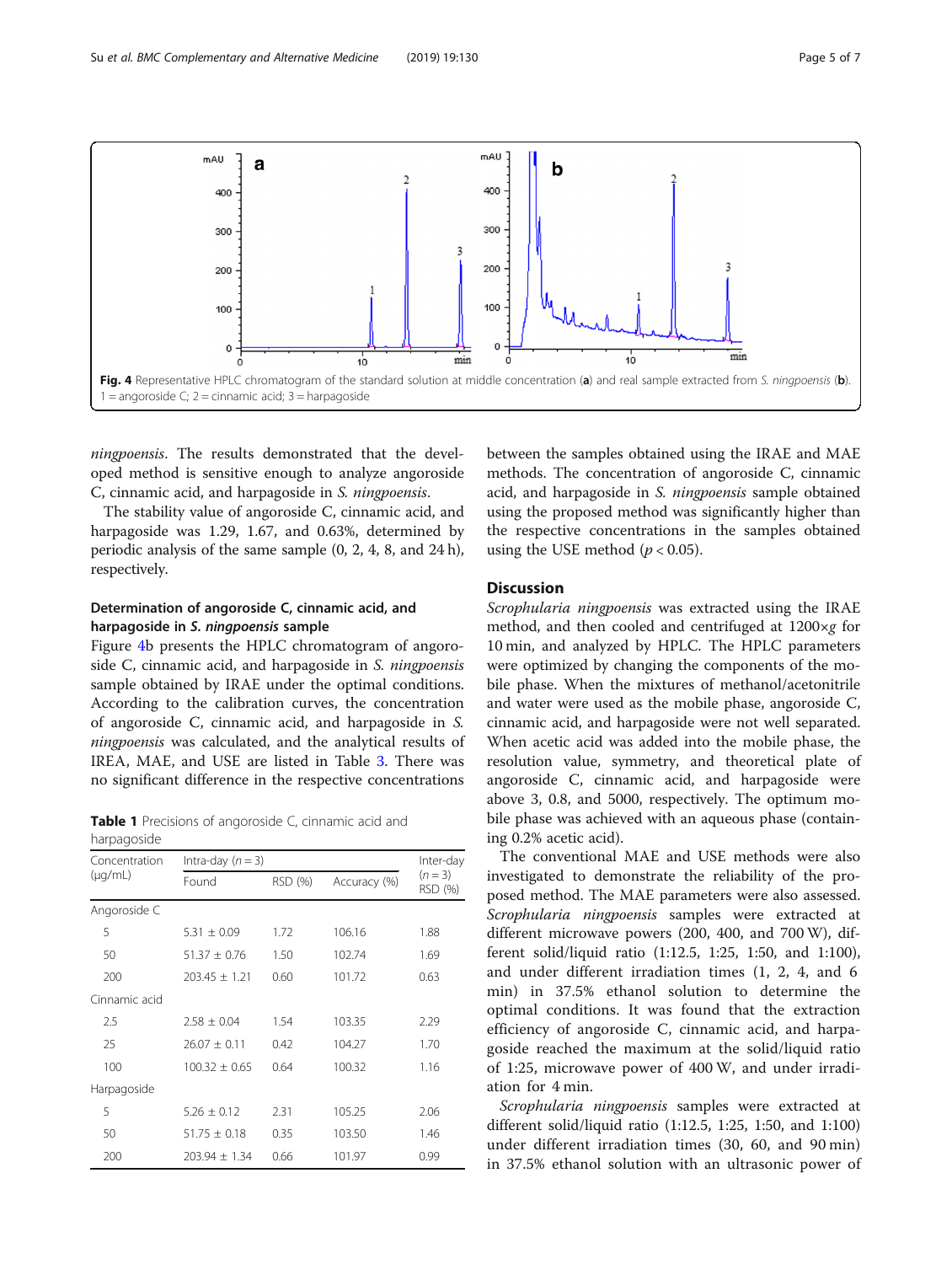| Analyte       | Original (mg/g) | Added (mg/g) | Recorded (mg/g) | Recovery (mean, %) | RSD (%, $n = 6$ ) |
|---------------|-----------------|--------------|-----------------|--------------------|-------------------|
| Angoroside C  | 0.83            |              | .30             | 104.47%            | 0.64              |
| Cinnamic acid | 0.76            | 0.625        | 0.61            | 98.28%             |                   |
| Harpagoside   | 0.94            |              | .31             | 104.55%            | 0.58              |

<span id="page-5-0"></span>**Table 2** Reproducibility and recovery of angoroside C, cinnamic acid and harpagoside

90 W. The optimum extraction condition by USE was as follows: solid/liquid ratio of 1:25 under irradiation for 60 min.

Compared with that of the conventional USE method, IRAE provided a high extraction yield of angoroside C, cinnamic acid, and harpagoside from S. ningpoensis sample. This result is in accordance with our previous study findings with IRAE [[28](#page-6-0)]. Moreover, the IRAE method needs a shorter extraction time than that of USE and pollutes the environment less than that of USE.

Angoroside C, cinnamic acid, and harpagoside are the main bioactive components in S. ningpoensis, and play an important role in treating diseases. To ensure the safety and efficacy, the quality of S. ningpoensis can be controlled by analyzing the concentrations of active constituents. Therefore, the proposed method has the potential for quality monitoring of TCMs in the future.

### Conclusions

In the present study, the IRAE method coupled with HPLC has been developed to quantify angoroside C, cinnamic acid, and harpagoside in S. ningpoensis. The results of method validation demonstrated that the developed method meets the requirement of analysis. Because of the relatively lower detection limit, less extraction time was needed and higher extraction

Table 3 The concentrations of angoroside C, cinnamic acid and harpagoside in S. ningpoensis samples using different extraction methods under their optimal conditions (mg/g + SD,  $n = 3$ )

|                      | <b>IRAE</b>      | <b>MAE</b>       | <b>USE</b>       |
|----------------------|------------------|------------------|------------------|
| Angoroside C (mg/g)  |                  |                  |                  |
| Batch 1              | $0.83 \pm 0.007$ | $0.84 + 0.024$   | $0.76 + 0.019$   |
| Batch 2              | $0.81 \pm 0.032$ | $0.84 + 0.009$   | $0.77 + 0.004$   |
| Batch 3              | $0.81 + 0.014$   | $0.75 \pm 0.018$ | $0.76 + 0.007$   |
| Cinnamic acid (mg/g) |                  |                  |                  |
| Batch 1              | $0.76 + 0.019$   | $0.78 + 0.004$   | $0.71 + 0.009$   |
| Batch 2              | $0.77 \pm 0.004$ | $0.76 \pm 0.015$ | $0.71 \pm 0.001$ |
| Batch 3              | $0.76 \pm 0.007$ | $0.76 \pm 0.007$ | $0.71 \pm 0.005$ |
| Harpagoside (mg/g)   |                  |                  |                  |
| Batch 1              | $0.94 + 0.006$   | $0.94 + 0.002$   | $0.86 + 0.008$   |
| Batch 2              | $0.94 + 0.006$   | $0.93 + 0.007$   | $0.87 + 0.001$   |
| Batch 3              | $0.94 + 0.006$   | $0.95 + 0.002$   | $0.86 + 0.007$   |
|                      |                  |                  |                  |

efficiency was achieved. The IRAE method proposed to quantify angoroside C, cinnamic acid, and harpagoside is simple. The results indicate that it is feasible to analyze the bioactive components in S. ningpoensis by IRAE-HPLC. Therefore, the proposed method has the potential for the quality control of S. ningpoensis.

# Additional files

[Additional file 1:](https://doi.org/10.1186/s12906-019-2552-2) Figure S1. Overlaid chromatograms for calibration curves. 1 = angoroside C; 2 = cinnamic acid; 3 = harpagoside. (DOCX 35 kb) [Additional file 2:](https://doi.org/10.1186/s12906-019-2552-2) Figure S2. Overlaid chromatograms for precision

(5 μg/mL, 2.5 μg/mL, 5 μg/mL for angoroside C, cinnamic acid and harpagoside, respectively).  $1 =$  angoroside C;  $2 =$  cinnamic acid; 3 = harpagoside. (DOCX 28 kb)

[Additional file 3:](https://doi.org/10.1186/s12906-019-2552-2) Figure S3. Overlaid chromatograms for precision (50 μg/mL, 25 μg/mL, 50 μg/mL for angoroside C, cinnamic acid and harpagoside, respectively).  $1 =$  angoroside C;  $2 =$  cinnamic acid; 3 = harpagoside. (DOCX 30 kb)

[Additional file 4:](https://doi.org/10.1186/s12906-019-2552-2) Figure S4. Overlaid chromatograms for precision (200 μg/mL, 100 μg/mL, 200 μg/mL for angoroside C, cinnamic acid and harpagoside, respectively).  $1 =$  angoroside C;  $2 =$  cinnamic acid; 3 = harpagoside. (DOCX 30 kb)

[Additional file 5:](https://doi.org/10.1186/s12906-019-2552-2) Figure S5. Overlaid chromatograms for recovery.  $1 =$  angoroside C;  $2 =$  cinnamic acid;  $3 =$  harpagoside. (DOCX 39 kb)

[Additional file 6:](https://doi.org/10.1186/s12906-019-2552-2) Figure S6. Chromatogram showing the limit of quantification.  $1 =$  angoroside C;  $2 =$  cinnamic acid;  $3 =$  harpagoside. (DOCX 21 kb)

#### Abbreviations

HBV: Hepatitis B virus; HPLC-UV: High-performance liquid chromatography with ultraviolet detection; IRAE: Infrared-assisted extraction; LOD: Limits of detection; LOQ: Limits of quantification; MAE: Microwave-assisted extraction; RSD: Relative standard deviation; S/N: Signal-to-noise; TCM: Traditional Chinese medicine; USE: Ultrasonic extraction

#### Acknowledgments

We are grateful to Professor Chunhui Deng for his technical assistance.

#### Authors' contributions

LS and TH participated in the design of this work, performed the experiments and wrote the manuscript. YD, NC, and XZ analyzed the data and supervised the work. All authors read the final manuscript and approved it for submission.

#### Funding

This study was financially supported by the Science and Technology Commission of Shanghai Municipality (No. 11DZ1972100, 19401900600).

#### Availability of data and materials

The datasets used and/or analyzed during the current study are available from the corresponding author on reasonable request.

#### Ethics approval and consent to participate

Not applicable.